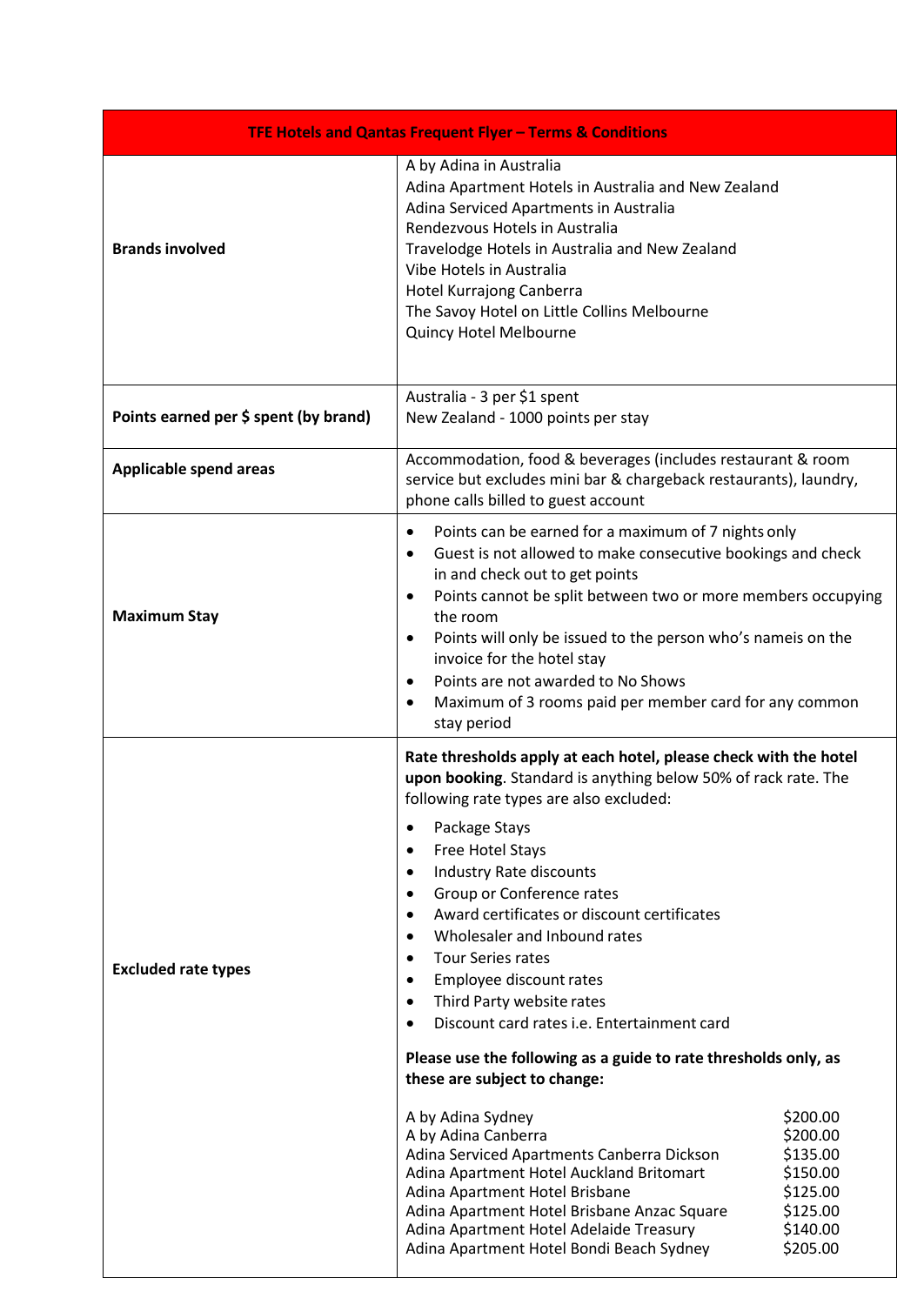| Adina Apartment Hotel Perth Barrack Plaza               | \$125.00 |
|---------------------------------------------------------|----------|
| Adina Apartment Hotel Sydney Chippendale                | \$150.00 |
| Adina Apartment Hotel Coogee Sydney                     | \$180.00 |
| Adina Apartment Hotel Sydney Darling Harbour            | \$200.00 |
| Adina Apartment Hotel Darwin Waterfront                 | \$115.00 |
| Adina Apartment Hotel Melbourne                         | \$160.00 |
| Adina Apartment Hotel Melbourne on Flinders             | \$140.00 |
| Adina Apartment Hotel Melbourne Northbank               | \$120.00 |
| Adina Apartment Hotel Melbourne Southbank               | \$150.00 |
| Adina Apartment Hotel Norwest Sydney                    | \$150.00 |
| Adina Apartment Hotel Perth                             | \$125.00 |
| Adina Apartment Hotel Sydney Airport                    | \$135.00 |
| Adina Apartment Hotel Sydney Surry Hills                | \$165.00 |
| Adina Apartment Hotel Sydney Town Hall                  | \$165.00 |
| Adina Apartment Hotel Wollongong                        | \$155.00 |
| Quincy Hotel Melbourne                                  | \$160.00 |
| Hotel Kurrajong Canberra                                | \$165.00 |
| The Savoy Hotel on Little Collins Melbourne             | \$145.00 |
| Adina Serviced Apartments Canberra Kingston             | \$140.00 |
| Adina Serviced Apartments Canberra James Court \$155.00 |          |
| Rendezvous Hotel Melbourne                              | \$135.00 |
| Rendezvous Hotel Perth Central                          | \$120.00 |
| Rendezvous Hotel Perth Scarborough                      | \$130.00 |
| Rendezvous Hotel Sydney The Rocks                       | \$180.00 |
| Travelodge Hotel Bankstown Sydney                       | \$125.00 |
| Travelodge Hotel Blacktown Sydney                       | \$110.00 |
| Travelodge Hotel Garden City Brisbane                   | \$89.00  |
| Travelodge Hotel Hobart Airport                         | \$110.00 |
| Travelodge Hotel Hobart                                 | \$100.00 |
| Travelodge Hotel Melbourne Docklands                    | \$122.00 |
| Travelodge Hotel Macquarie North Ryde Sydney            | \$124.00 |
| Travelodge Hotel Sydney Martin Place                    | \$160.00 |
| Travelodge Hotel Melbourne Southbank                    | \$120.00 |
| Travelodge Hotel Manly Warringah Sydney                 | \$121.00 |
| Travelodge Hotel Newcastle                              | \$95.00  |
| <b>Travelodge Hotel Perth</b>                           | \$105.00 |
| Travelodge Auckland Wynyard Quarter                     | \$120.00 |
| Travelodge Hotel Sydney Wynyard                         | \$145.00 |
| Travelodge Hotel Sydney                                 | \$127.00 |
| Travelodge Hotel Sydney Airport                         | \$115.00 |
| Travelodge Hotel Hurstville Sydney                      | \$125.00 |
| Travelodge Hotel Wellington                             | \$130.00 |
| <b>Travelodge Resort Darwin</b>                         | \$85.00  |
| Vibe Hotel Canberra Airport                             | \$140.00 |
| Vibe Hotel Gold Coast                                   | \$110.00 |
| Vibe Hotel Sydney Darling Harbour                       | \$165.00 |
| Vibe Hotel Sydney                                       | \$145.00 |
| Vibe Hotel North Sydney                                 | \$145.00 |
| Vibe Hotel Darwin Waterfront                            | \$115.00 |
| Vibe Hotel Melbourne                                    | \$125.00 |
| Vibe Hotel Hobart                                       | \$120.00 |
| Vibe Hotel Subiaco Perth                                | \$120.00 |